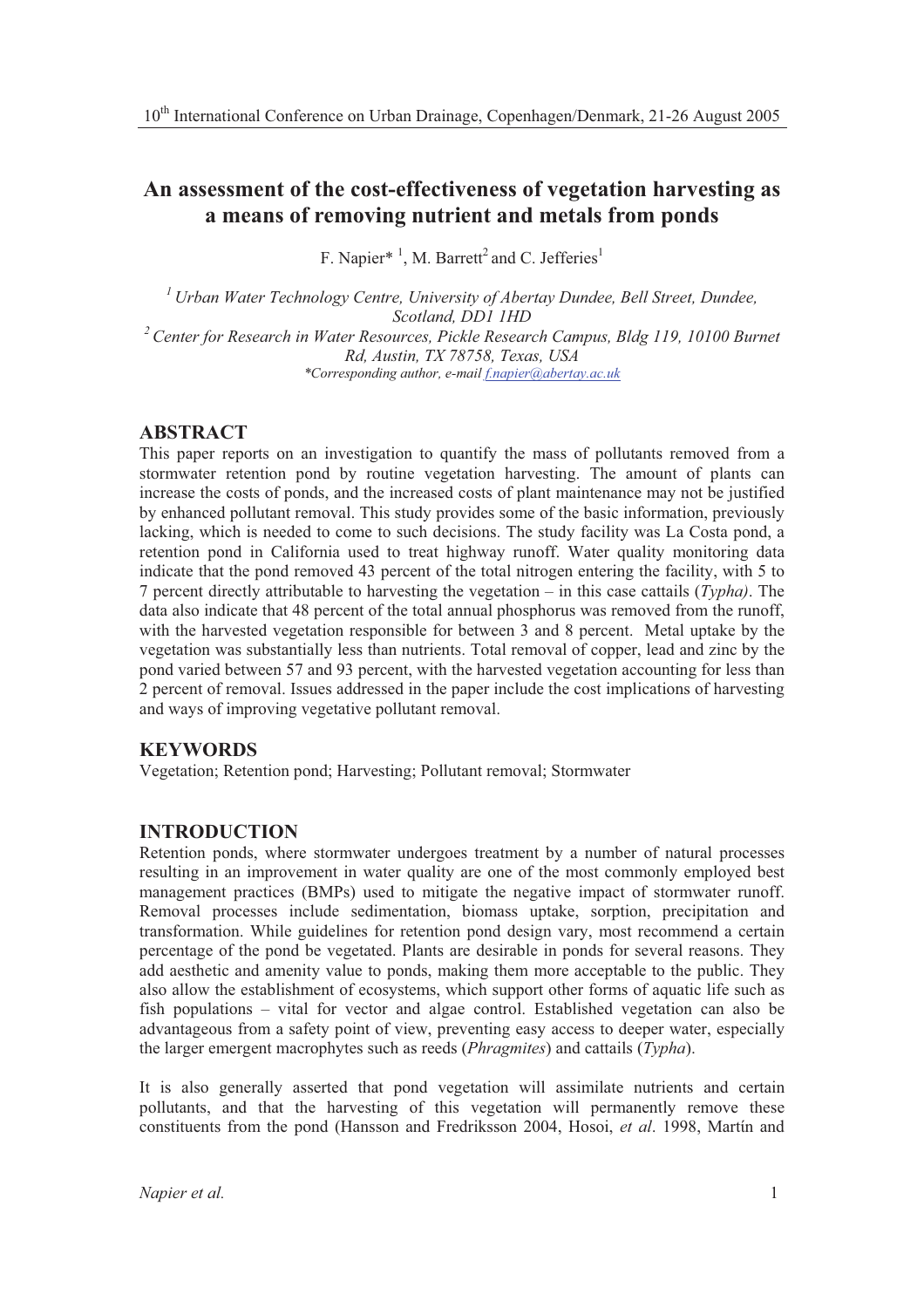Fernández, 1992). However, little hard data are available to quantify just how much of any given pollutant is actually removed by vegetation harvesting, and how this compares to the total amount removed by all processes within a pond. This information is important, since the presence of vegetation potentially increases the maintenance costs associated with ponds.

# **METHODOLOGY**

The study objectives were achieved by carrying out a chemical mass balance for various constituents in a pond treating urban runoff using data gathered from a number of published studies. A literature search quickly identified two types of study which were useful in this context: those providing concentrations which could be used in mass balance calculations, and those which could be used to make more general observations on the practice of harvesting.

There were several specific data requirements that defined whether results from a particular study would be suitable for use in the mass balance calculations:

- 1. Data had to be available for an in-situ pond which: 1. had established vegetation, and 2. received urban/highway runoff;
- 2. Values were required for nutrient levels in flow entering and leaving the pond;
- 3. There had to be a known weight of vegetation removed during a routine harvesting of the pond;
- 4. Values were needed for nutrient and metal concentrations in *Typha* plants exposed to levels of nutrients and metals within the range normally found in urban/highway runoff.

The literature review failed to identify a single study which fulfilled all requirements, so a combination had to be used. The studies used are described in the next section and are listed in Tables 3 and 4.

# **Studies used**

La Costa Pond. Only one source was identified which could provide a weight for harvested cattail biomass – La Costa Pond. The La Costa pond (Figure 1) is situated on Interstate 5 in California (Caltrans, 2004). It receives flow from a 1.7 ha watershed with 48% impermeable cover, which includes the northbound lanes of the highway. The pond contains numerous plant species, including *Typha*. The data analysed were gathered during a water quality monitoring program over three years of wet and dry weather measurements to characterize the reduction in nutrients and metals in the pond. The vegetation in the pond was harvested annually and the volume and mass of vegetation removed was quantified.

The pond was closely monitored for both water quality and quantity during the growing period of the harvested plants, and reliable results were available for the volume of dry weather flow and storm events, along with the corresponding pollutant concentrations for inflow and outflow. Those relevant to this study are shown in Table 1.

Miao (2004) investigated rhizome growth and nutrient resorption in cattails and sawgrass. The plants were grown in mesocosms for one year, and exposed to different nutrient regimes during this time. At the end of the test period, the plants were harvested and analysed for nitrogen and phosphorus accumulation. The results used here were those from the nutrient regime corresponding to urban/highway runoff values.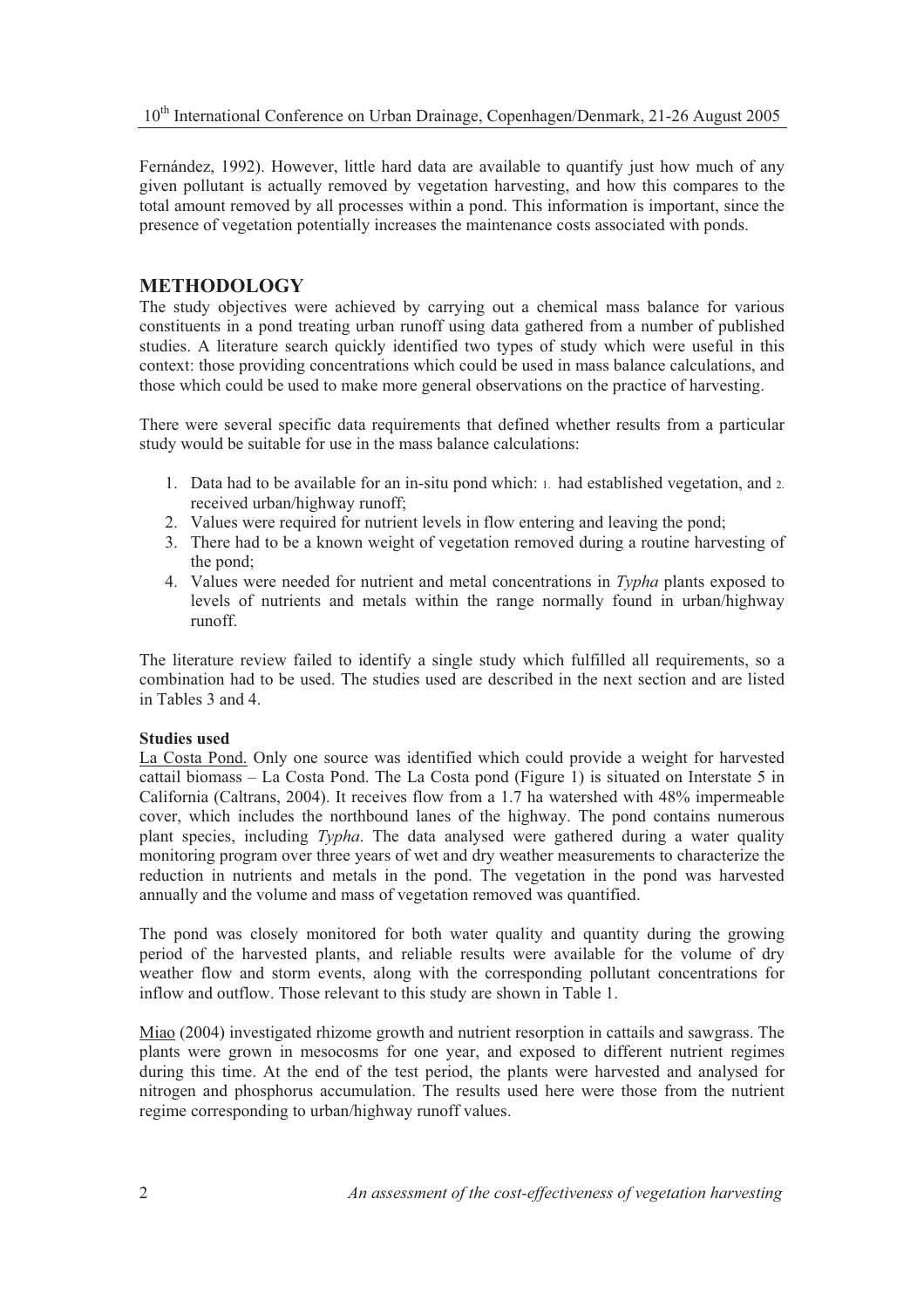### 10<sup>th</sup> International Conference on Urban Drainage, Copenhagen/Denmark, 21-26 August 2005

South Base Pond (SBP) is a former dry detention basin which was converted to a constructed wetland in order to increase the treatment given to the received runoff (Municipality of Metropolitan Seattle, 1993). The pond receives stormwater runoff from 18.5 ha of impervious surfaces at a coach maintenance and repair facility. Once completed, the pond was monitored to appraise its performance. The plants were harvested after 6 months growth, and analysed for nitrogen, phosphorus, lead and zinc accumulation.



**Figure 1.** La Costa pond pre- and post- harvesting (Caltrans 2004).

|                      | Wet weather flow | Dry weather flow |  |
|----------------------|------------------|------------------|--|
| Total volume $(m^3)$ | 1300             | 17800            |  |
| N conc. inflow       | 4.65             | 17.19            |  |
| N conc. outflow      | 2.85             | 9.7              |  |
| P conc. inflow       | 0.93             | 2.23             |  |
| P conc. outflow      | 0.88             | 1.13             |  |
| Ph conc. inflow      | 0.295            | 0.004            |  |
| Pb conc. outflow     | 0.006            | 0.001            |  |
| Zn conc. inflow      | 0.056            | 0.072            |  |
| Zn conc. outflow     | 0.033            | 0.028            |  |
| Cu conc. inflow      | 0.097            | 0.063            |  |
| Cu conc. outflow     | 0.010            | 0.029            |  |

**Table 1.** La Costa data used in mass balance calculations (all concentrations mg/l).

A Minnesota wetland was used as the third vegetation study. This was a particularly comprehensive *Typha* study carried out over two years, observing seasonal patterns of nutrient accumulation in the biomass of three different strains (Garver 1988). Results were reported for nitrogen and phosphorus accumulation in each *Typha* species at seven points throughout each of two consecutive growing seasons. With such a wealth of data to choose from, it was decided to also attempt to identify the optimum harvesting time to remove the maximum amount of nutrients in addition to using data from a harvesting period chosen to fit with the other two studies.

Constructed wetland systems were studied by Karpiscak *et al.* (2001), looking at nutrient and metal uptake and storage by a variety of plants exposed to differing types of effluent. The data most useful was for systems treating secondary wastewater effluent, which had metal levels comparable with highway runoff.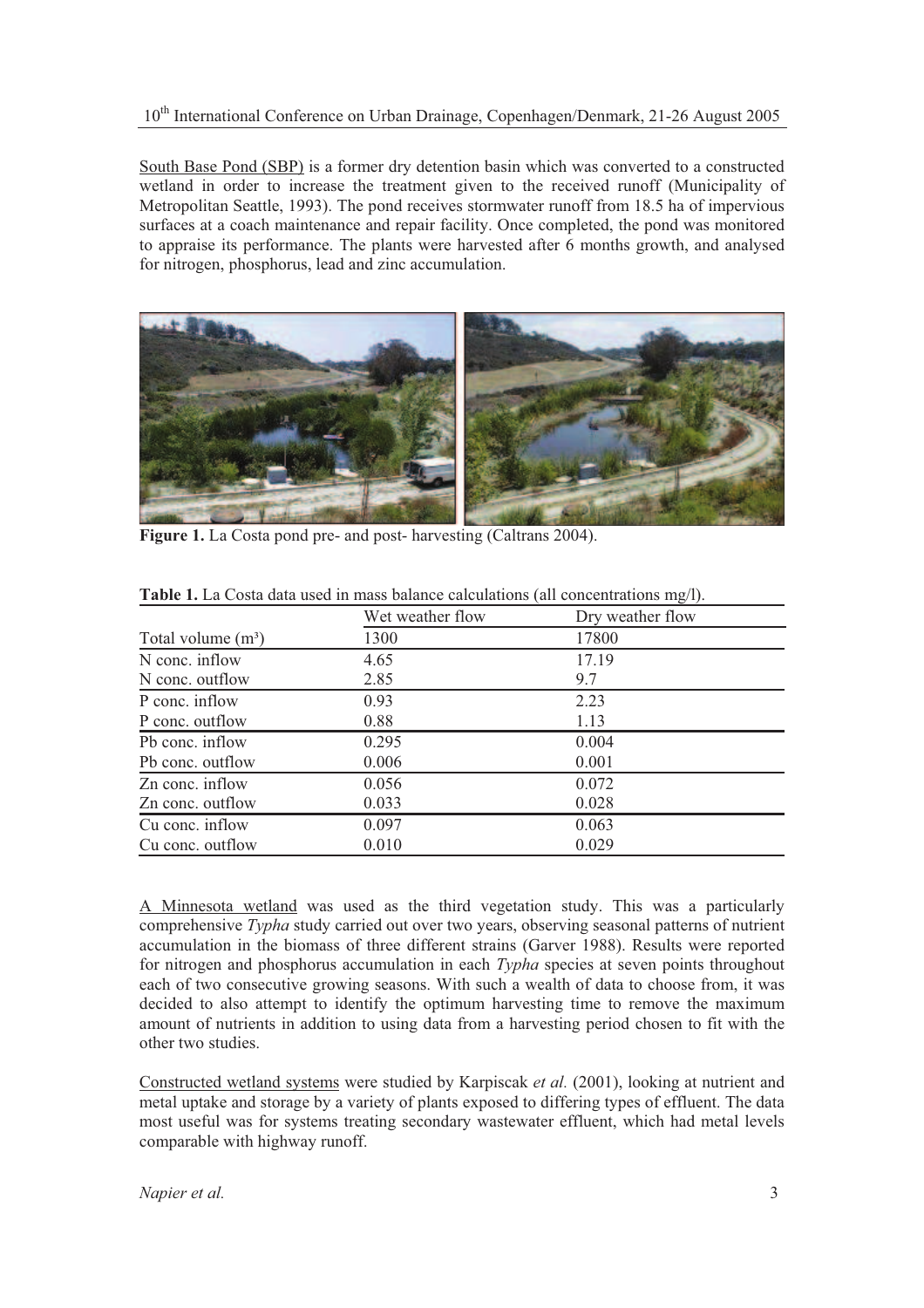### **Calculations**

Using La Costa data, a mass balance was carried out for nutrients and metals entering and leaving the pond. The mass balance used Equation 1 to calculate loads, and the results are presented in Table 2. In September 2000, the *Typha* population at the pond was harvested, giving a known weight of biomass removed. However, there was no subsequent analysis of the harvested biomass, and no information on nutrient and metal concentrations in the plant material. This information was gleaned from the studies discussed in the previous section (Miao, 2004; Municipality of Metropolitan Seattle, 1993; Garver, 1988; Karpiscak, 2001) and used with the La Costa data to calculate the percentage of each pollutant removed by vegetation.

| $L = OC$                             | (Equation 1) |
|--------------------------------------|--------------|
| Where: $L =$ pollutant load (kg)     |              |
| $Q = \text{flow (m}^3)$              |              |
| $C =$ pollutant concentration (mg/l) |              |
|                                      |              |

The *Typha* harvest at La Costa yielded a wet biomass weight of 12000lbs (5443kg). Assuming a moisture content of 87.7% (Dubbe D.R. 1988; Lorenzen, *et al*. 2001), this equates to a dry weight of 664kg, and this mass was used in the mass balance calculations.

#### **RESULTS**

Table 2 shows the total amount of the measured constituents relevant to the study removed by all mechanisms within La Costa pond. Tables 3 and 4 show the total amounts of each constituent calculated to have been removed by the vegetation, using biomass nutrient values gathered from the studies indicated. Table 5 compares the percentages removed by the vegetation to the total removed by all mechanisms within the pond.

|                     |               |                                  |       |                                                                       | N in (mg/l) Total N in (kg) N out (mg/l) Total N out (kg) $\%$ removed from<br>flow |
|---------------------|---------------|----------------------------------|-------|-----------------------------------------------------------------------|-------------------------------------------------------------------------------------|
| Wet weather         | 4.65          | 6.045                            | 2.85  | 3.705                                                                 |                                                                                     |
| Dry weather         | 17.19         | 305.982                          | 9.7   | 172.66                                                                |                                                                                     |
| Totals for all flow |               | 312.027                          |       | 176.365                                                               | 43.48                                                                               |
|                     | P in $(mg/l)$ | Total P in $(kg)$ P out $(mg/l)$ |       | Total P out (kg)                                                      |                                                                                     |
| Wet weather         | 0.93          | 1.209                            | 0.88  | 1.144                                                                 |                                                                                     |
| Dry weather         | 2.23          | 39.694                           | 1.13  | 20.114                                                                |                                                                                     |
| Totals for all flow |               | 40.903                           |       | 21.258                                                                | 48.03                                                                               |
|                     |               |                                  |       | Cu in (mg/l)Total Cu in(kg) Cu out (mg/l)Total Cu out(kg)             |                                                                                     |
| Wet weather         | 0.097         | 0.126                            | 0.010 | 0.013                                                                 |                                                                                     |
| Dry weather         | 0.063         | 1.120                            | 0.029 | 0.514                                                                 |                                                                                     |
| Totals for all flow |               | 1.246                            |       | 0.527                                                                 | 57.66                                                                               |
|                     |               |                                  |       | Pb in $(mg/l)$ Total Pb in $(kg)$ Pb out $(mg/l)$ Total Pb out $(kg)$ |                                                                                     |
| Wet weather         | 0.295         | 0.384                            | 0.006 | 0.008                                                                 |                                                                                     |
| Dry weather         | 0.004         | 0.068                            | 0.001 | 0.026                                                                 |                                                                                     |
| Totals for all flow |               | 0.451                            |       | 0.034                                                                 | 92.51                                                                               |

**Table 2.** Total amounts of nutrients and metals removed from flow in La Costa pond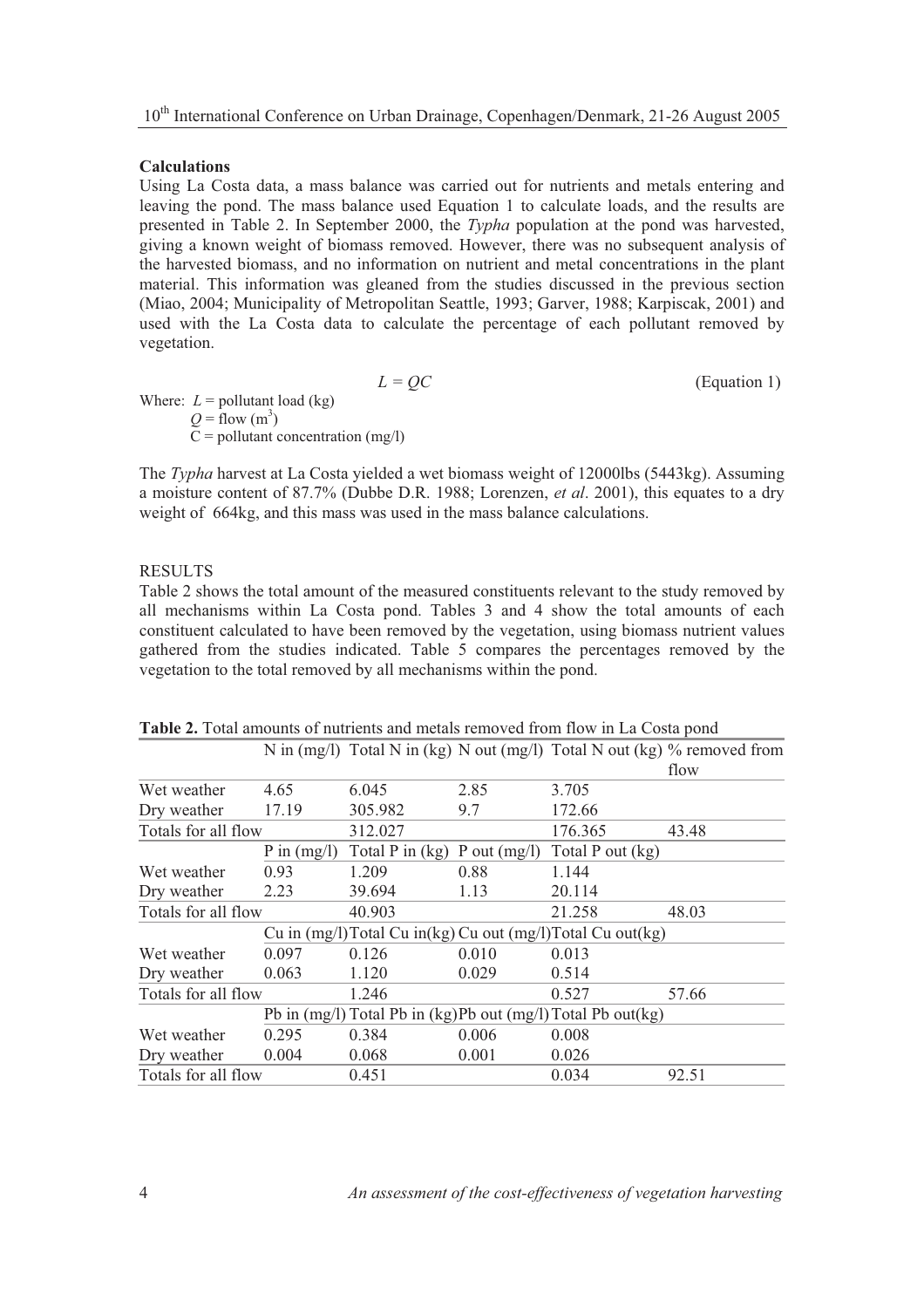|  | 10 <sup>th</sup> International Conference on Urban Drainage, Copenhagen/Denmark, 21-26 August 2005 |  |  |  |
|--|----------------------------------------------------------------------------------------------------|--|--|--|
|  |                                                                                                    |  |  |  |

| <b>Table 2. (Continued)</b> |                                                                    |       |       |       |       |  |  |  |  |
|-----------------------------|--------------------------------------------------------------------|-------|-------|-------|-------|--|--|--|--|
|                             | Zn in $(mg/l)$ Total Zn in kg) Zn out $(mg/l)$ Total Zn out $(kg)$ |       |       |       |       |  |  |  |  |
| Wet weather                 | 0.056                                                              | 0.073 | 0.033 | 0.043 |       |  |  |  |  |
| Dry weather                 | 0.072                                                              | 1.283 | 0.028 | 0.490 |       |  |  |  |  |
| Totals for all flow         |                                                                    | 1.356 |       | 0.532 | 60.74 |  |  |  |  |

#### **Table 3.** Total nutrient content of harvested biomass

|                                    |                            | Nutrient content Biomass |      |            |                        |      |  |
|------------------------------------|----------------------------|--------------------------|------|------------|------------------------|------|--|
|                                    |                            | of biomass               |      | harvested  | Total nutrient content |      |  |
|                                    |                            | (mg/kg)                  |      | (La Costa) | of biomass (kg)        |      |  |
| Study                              | Plant                      | N                        | P    | (kg)       | N                      | P    |  |
| Miao (2004)                        | T. domingensis Pers. 11000 |                          | 850  | 664        | 7.30                   | 0.56 |  |
| Municipality of                    | T. latifolia               | 14386                    | 2514 | 664        | 9.55                   | 1.67 |  |
| Metropolitan Seattle               |                            |                          |      |            |                        |      |  |
| (1993)                             |                            |                          |      |            |                        |      |  |
| Garver et al., (1988) T. latifolia |                            | 10191                    | 2229 | 664        | 6.77                   | 1.48 |  |
|                                    | T. angustifolia            | 11560                    | 2312 | 664        | 7.68                   | 1.54 |  |
|                                    | T. X glauca                | 8772                     | 1754 | 664        | 5.82                   | 1.16 |  |

### Table 4. Total metal content of harvested biomass

|                  |                            |                                       |      |                         | <b>Biomass</b> |                                          |                         |       |
|------------------|----------------------------|---------------------------------------|------|-------------------------|----------------|------------------------------------------|-------------------------|-------|
|                  |                            | Metal content of<br>biomass $(mg/kg)$ |      | harvested<br>(La Costa) |                | Total metal content<br>Of biomass $(kg)$ |                         |       |
| Study            | Plant                      | Cu                                    | Pb   | Zn                      | (kg)           | <b>Cu</b>                                | Pb                      | Zn    |
| Karpiscak et. al |                            |                                       |      |                         |                |                                          |                         |       |
| (2001)           | T. domingensis $3.54$ 1.44 |                                       |      | 21.7                    | 664            |                                          | $0.002$ $0.001$ $0.014$ |       |
| Municipality of  | T. latifolia               |                                       | 1.14 | 24.9                    | 664            |                                          | 0.001                   | 0.017 |
| Metropolitan     |                            |                                       |      |                         |                |                                          |                         |       |
| Seattle (1993)   |                            |                                       |      |                         |                |                                          |                         |       |

Table 5. Percentage of constituent removal in La Costa pond attributable to harvested vegetation

|                                      | % constituent removed |       |       |       |       |  |  |  |
|--------------------------------------|-----------------------|-------|-------|-------|-------|--|--|--|
| Data source                          | N                     |       | Сп.   | Ph    | Zn    |  |  |  |
| La $Costa - all$ mechanisms          | 43.48                 | 48.03 | 57.66 | 92.51 | 60.74 |  |  |  |
| Miao (2004)                          | 6.36                  | 2.87  |       |       |       |  |  |  |
| SBP biomass                          | 7.04                  | 8.50  |       | 0.18  | 2.00  |  |  |  |
| Garver <i>et al.</i> (1988)* biomass | 4.98                  | 7.08  |       |       |       |  |  |  |
| Karpiscak et al. (2001) biomass      |                       |       | 0.33  | 0.24  |       |  |  |  |

\*Average of three *Typha* species (standard deviation in brackets)

# **VEGETATIVE POLLUTANT REMOVAL**

The percentage of nutrient and metal removal calculated to be directly attributable to removing the harvested pond vegetation (5-7% for N, 3-8% for P, 0.3-2% for metals) was low when compared to the *total* amount removed from flow in the pond by all mechanisms.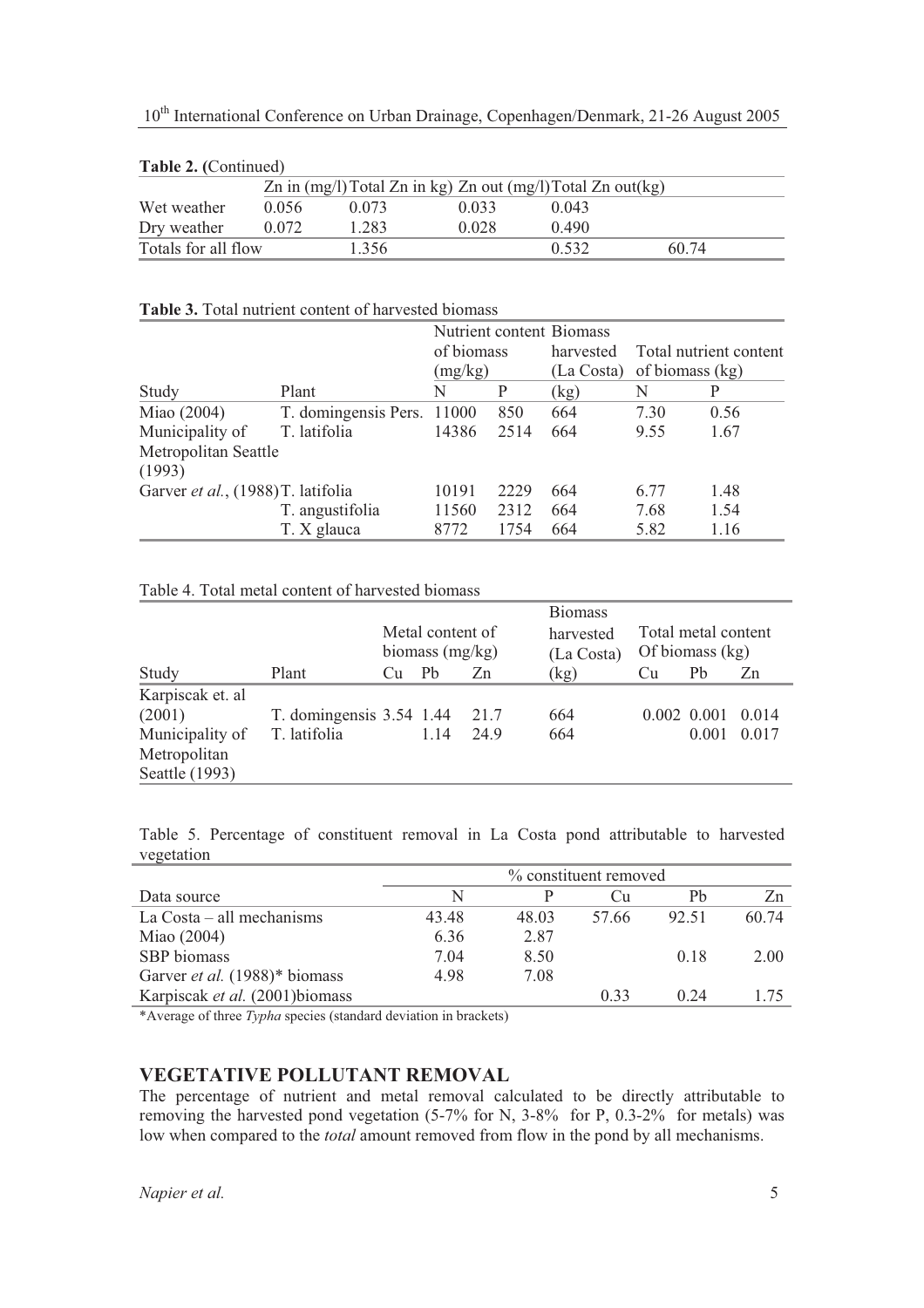A literature search showed this study to be the first to calculate the actual mass of nutrients and metals removed during routine maintenance of an insitu retention pond. However, there have been numerous studies undertaken to determine the ability of plants to accumulate nutrients and metals, and some of these studies provide data used below to explore the possibility of improving pollutant removal rates.

### **Improving pollutant removal**

The results show only a very small percentage of metal removal attributable to cattail harvesting. This is confirmed by the findings of two other studies (Manios *et al.*, 2003; Scholz *et al*., 2002), both of which show the partitioning of accumulated metals within *Typha* plants following the pattern sediments»roots/rhizome»leaves/shoots, with by far the greatest accumulation in the sediments. However, a recent study by Fritioff and Greger (2003) identified that some submersed and free-floating aquatic plants have a higher metal accumulation capacity in their shoots than emergent species such as *Typha*, while emergent species facilitate the binding of metals in the sediments. Using *both* types of plants would presumably improve the treatment capacity of the pond by increasing metal removal by all mechanisms.

On a different theme, Martin *et al.* (2003) showed that the greater the rate of plant transpiration, the more nitrate is removed from an aquatic system. As harvesting vegetation was shown to reduce transpiration rates, then harvesting could actually *reduce* nitrate removal within a system, and this could be seen as a negative impact, However, the same study showed that harvested systems were assimilating more *total* nitrogen than un-harvested systems. Based on this information, it can be said that the choice of plants grown in a pond and the subsequent harvesting regime can be tailored to achieve the optimum attenuation of the pollutant species or nutrient of greatest concern.

#### **Timing of harvest**

Garver *et al.* (1988) showed that nutrient accumulation and partitioning in *Typha* varied throughout the growing season, as shown in Figure 2. This thorough study was conducted over two growing seasons, and the data gathered identified July in the second growing season as being the point over the two-year study period at which the maximum level of nutrients could be removed with the minimum weight of biomass. Based on this, a two-year harvesting cycle would be more effective in terms of man-hours than an annual harvest, although the release of nutrients during senescence would have to be taken into account. As most of the nutrients assimilated during the growing season have been transported to the rhizomes by senescence, it is possible that the amount released back into the aquatic environment might not greatly affect the overall quantity ultimately removed, but this would have to be explored further. As the study was terminated after two growing seasons, it is not possible to tell whether the increased accumulation is a reflection of typical behaviour over time, i.e. would there be even greater accumulation over three or four growing seasons?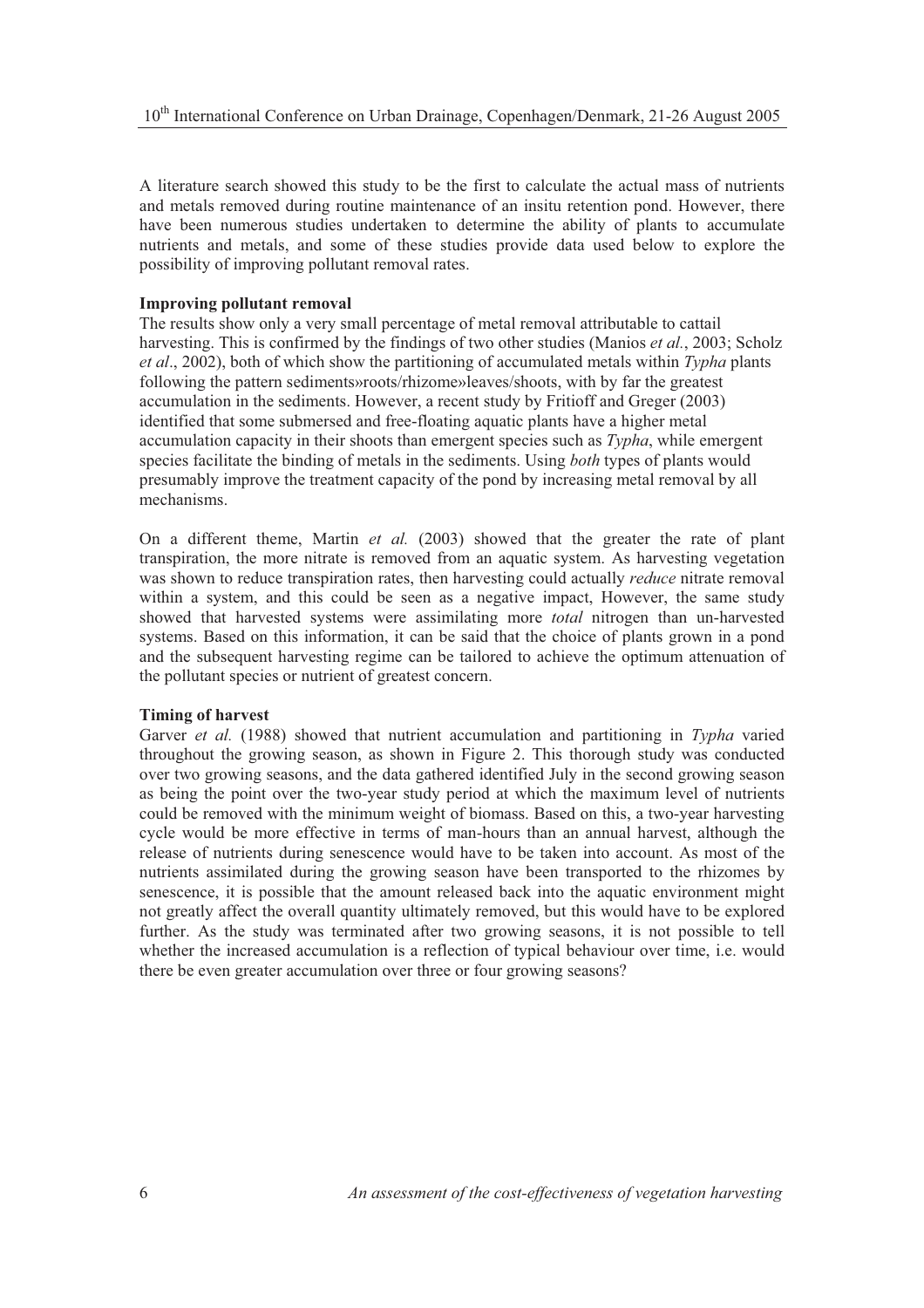

**Figure 2.** Nutrient accumulation and distribution in *Typha*. (from Garver *et al.* (1988)

# **COSTS IMPLICATIONS OF HARVESTING**

Figure 3 gives a breakdown of the time spent on individual maintenance activities at La Costa, and shows just how labor intensive vegetation maintenance activities are - greatly increasing monetary costs. Out of a total of 436 man-hours on various activities,  $319$  ( $>70\%$ ) were spent on removing vegetation. Based on the labor rate for maintenance workers, this puts the cost of harvesting at approximately \$14,000 per year. Caltrans (California Department of Transportation) was forced to adopt an annual harvesting program for its ponds because of vector concerns by Vector Control Districts and the local Departments of Health. From a monetary point of view, highway authorities would probably be better off if there were no emergent plants, especially as the relatively small amounts of nutrients and metals removed with the harvested vegetation indicate very poor value for the associated monetary cost. Avoiding planting emergent vegetation would reduce whole life costs associated with ponds, and the ancillary benefits added by vegetation are of little interest to the highway department. However, vegetation is normally required for a range of reasons and an alternative outcome of this study is that the cost effectiveness of harvesting could possibly be improved by some of the measures discussed.



**Figure 3.** Field maintenance activities at La Costa pond (Caltrans 2004)